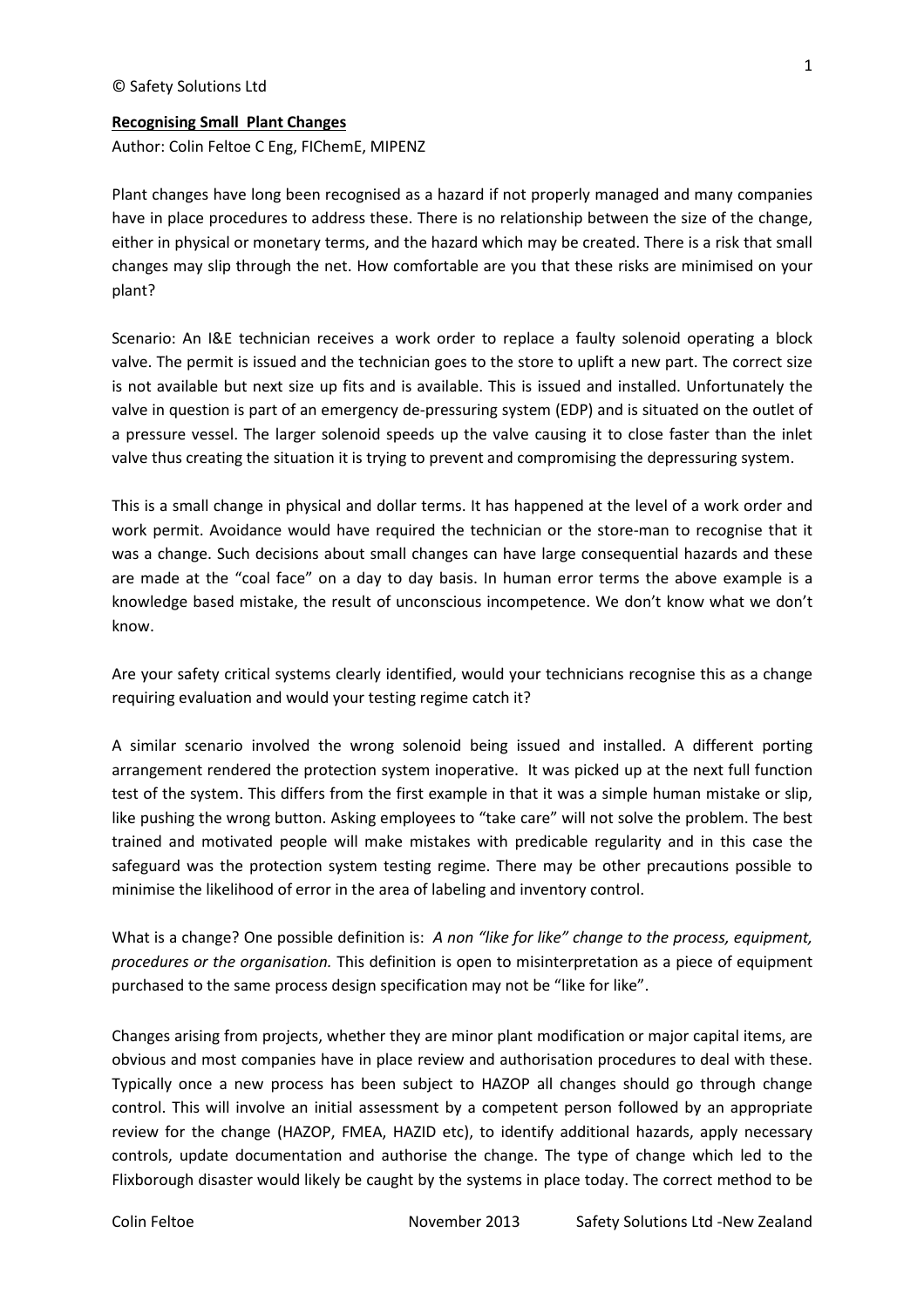used for the review is not always obvious. HAZOP is not always appropriate. For example, structural or mechanical changes, and small (in size and cost) changes, such as the one referred to above, can slip though the net.

Examples of changes leading to an incident.

1. Modifications were made to an elevated platform during a shut down to improve maintenance access. These were properly engineered and met all relevant codes and standards. On start up a nearby large high pressure steam line, which had been cold during the maintenance shut down, expanded on heating and impinged on the platform. This stressed the pipework causing it to crack resulting in extended downtime, repair and testing. What type of review would have identified this hazard? There are no guarantees but a HAZID type review having the "Impact" question or the High Temperature guideword in a HAZOP, or a general review involving a site visit and the presence of a person familiar with the expansion loops of this steam line may have.

This was not a human error issue but a systemic error caused by not having a control of change procedure robust enough to identify the need for a review of this modification.

2. Following a debottlenecking exercise a control valve was struggling with the higher throughput and running 95% open. It was decided to reduce the trim thus increasing the CV of the valve. Unfortunately the fail open condition of this valve was the basis for sizing a downstream relief valve so the change compromised the plant's overpressure protection. If it had been identified as a change and sent through a change process, then HAZOP should at least have raised the question resulting in an action to confirm the sizing basis and impact on downstream relief.

This falls into the same category as 1) above but also highlights the need for critical safety elements to be identified both in documentation, such as a Process Safeguarding manual, and physically in the field. This should include safety related Restriction Orifice Plates (RoP's) which are often omitted from documentation.

3. An old fixed ladder was to be replaced and the replacement met all relevant standards. Unnoticed, was a slight difference in the rung spacing and a projection from behind now coincided with one of the rungs. The first person to use the ladder hit their foot on the projection and fell. This would probably be classed as an occupational safety rather than a process safety hazard, but one which can occur on any process plant. Where could this have been caught? Surprisingly there is one permit to work system the author is familiar with which has a "ladder checklist" and one of the questions on this list is "projections in front, rear and sides". It should still have been classed as a change and reviewed possibly resulting in the change being implemented though the permit system.

The failure here was not recognising this as a change requiring review.

4. A plant was close to commissioning and belatedly one of the design process engineers was informed that the specified catalyst mesh size on a reactor was not available but one slightly larger was. After checking the pellet size against the mesh the process engineer agreed to the change without further review. Unfortunately the catalyst physically shrank on reduction making it small enough to pass through the mesh where it disintegrated. This resulted in the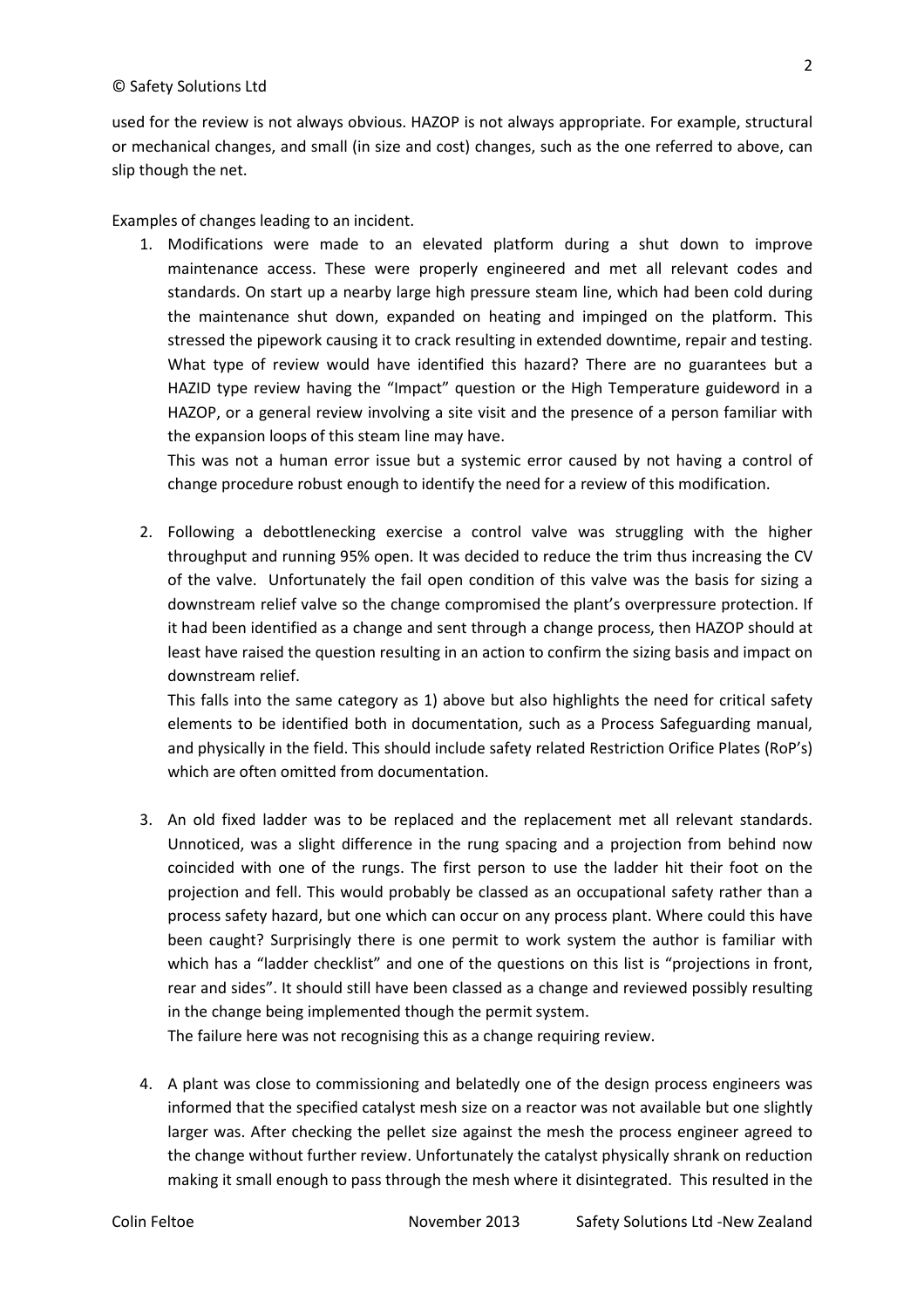total loss of catalyst and unplanned shutdowns costing millions of dollars and not a few grey hairs. Had this change been subject to review following HAZOP, there were a number of people, including the catalyst manufacturer, who could have identified the problem. The solution in this case would have been to have a control of change process in place which was rigorously applied post HAZOP.

- 5. A plant, who's metallurgy was largely stainless steel extensively used CAF (Compressed Asbestos Fiber) jointing, changed their supplier (this is a historical case and predates current thinking on this type of gasket). This supplier had their logo imprinted on the face of the gasket and the ink used contained chloride ions. Stress corrosion occurred and almost every flange on the plant had to be replaced. A costly exercise. Hindsight is a wonderful thing and this hazard would have been a difficult one to spot up front. Almost all of the classical HAZOP guidewords would have been irrelevant but "Composition Change" just might have triggered a question.
- 6. A large plant used various materials of construction from titanium through stainless steel to carbon steel depending on the levels of corrosion expected. In one particularly corrosive section of the plant a slip plate was installed to provide an isolation for maintenance. Unfortunately a carbon steel rather than stainless plate was used which fully corroded away within two days. The mistake was picked up when the isolations were removed. No injuries resulted but the potential for harm was significant. This, like some of the above examples was an unintended change caused by human error. It could have been spotted by the maintenance fitter who installed the slip plate had he been aware of the requirement. In this case the action was to remove all carbon steel slip plates from the store and have stainless as the minimum standard for the plant. Improving the process understanding of the maintenance staff was also identified as important.

The above examples illustrate:

- 1. The size of a change in physical or dollar terms bears no relation to the magnitude of the hazard which may be created.
- 2. Small changes must be recognised and caught at the coalface the permit office, the workshop or the store. All plant staff should be trained to recognise and control a change not only by understanding the management of change procedure but by having a fundamental understanding of the process.
- 3. The correct type of review must be selected, appropriate for the change. HAZOP is not always the answer. FMEA , HAZID , What If, JSA, site tour or some combination may be appropriate. Guidelines on when to choose what, can help but experience is hard to replace.
- 4. Experience and engineering competence is essential at the operational level for those charged with identifying the hazards associated with a change. A basic understanding of the process by maintenance personnel is highly desirable regardless of their discipline.
- 5. **All** changes should go through a Management of Change (MOC) process to ensure that there is a record of the change, that new hazards are identified by competent persons,